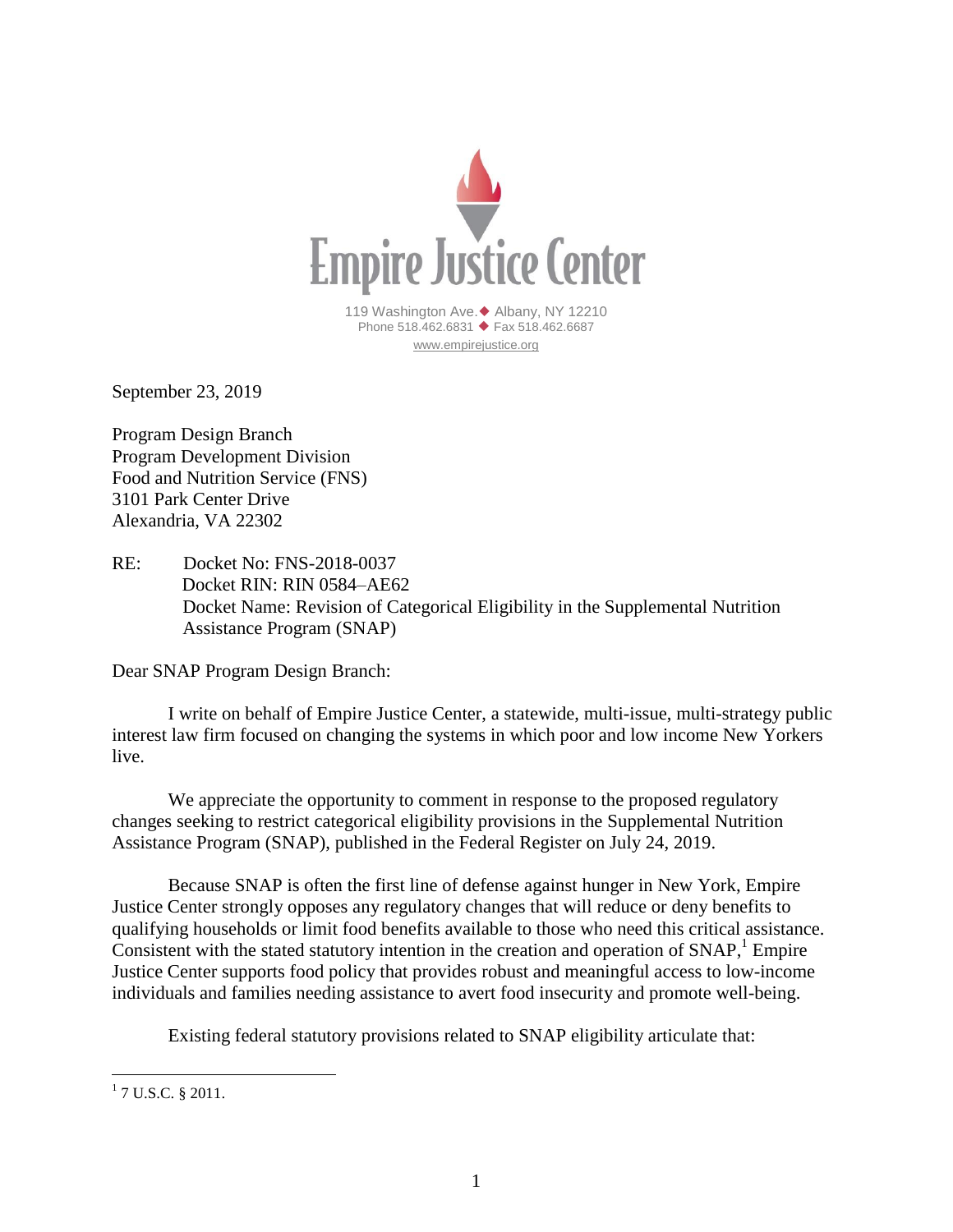"[n]ot withstanding any other provisions of this chapter…households in which each member receives benefits under a State program funded under part A of Title IV of the Social Security Act (42 U.S.C. 601 *et. seq.*), supplemental security income benefits under Title XVI of the Social Security Act or aid to the aged, blind or disabled…shall be eligible to participate in the supplemental nutrition assistance program….households in which each member received benefits under a State or local general assistance program that complies with standard established by the Secretary for ensuring that the program is based on income criteria comparable to or more restrictive than those under subsection  $(c)(2)$ , and not limited to one-time emergency payments that cannot be provided for more than one consecutive month, shall be eligible to participate in the supplemental nutrition assistance program."<sup>2</sup>

The concept underlying this statutory provision is simple: a recipient of federal Temporary Assistance to Needy Families ("TANF") benefits, aid to the aged, blind or disabled ("AABD"), or Supplemental Security Income ("SSI") benefits, or a state-funded assistance program with income eligibility at least as stringent as the SNAP standard *shall* be eligible for federal SNAP benefits. The controlling statutory language is non-discretionary and clear. It confers broad eligibility for SNAP based on certain other categories of assistance received by the SNAP applicant, and is commonly referred to as broad based categorical eligibility ("BBCE").

The currently proposed regulatory change would revise the language in 7 C.F.R.  $273.2(j)(2)(i)(A)-(C)$ , as well as 7 C.F.R.  $273.8(e)(17)$ , to restrict the types of programs that confer BBCE for SNAP on recipients of other programs by adding new requirements that the assistance be "on-going and substantial" and creating a new definition for on-going cash benefits.

## **A. The Proposed Alterations to SNAP Categorical Eligibility Are Improper and Ill-Conceived.**

The currently proposed regulatory changes would vastly reduce the availability of SNAP in New York and create burdensome duplicity in the public assistance processing system. **Empire Justice Center strongly opposes all regulatory changes to BBCE that will reduce access to SNAP benefits and create burdensome, redundant application processes and operate contrary to authorizing SNAP statutes.**

The proposed regulatory changes to BBCE will exceed statutory authority and operate contrary to law for at least two reasons if enacted in the currently published draft form. First, the regulatory changes proposed are overbroad and in excess of the authorizing statutory language because the statute does not provide the United States Department of Agriculture ("USDA") the power or discretion to limit the types of TANF benefits that confer categorical eligibility. As referenced above, the authorizing language at 7 U.S.C. § 2014(a) expressly states that SNAP eligibility *shall* be conferred upon TANF, SSI and AABD program recipients. "The word `shall'

<sup>&</sup>lt;sup>2</sup> 7 U.S.C. § 2014(a).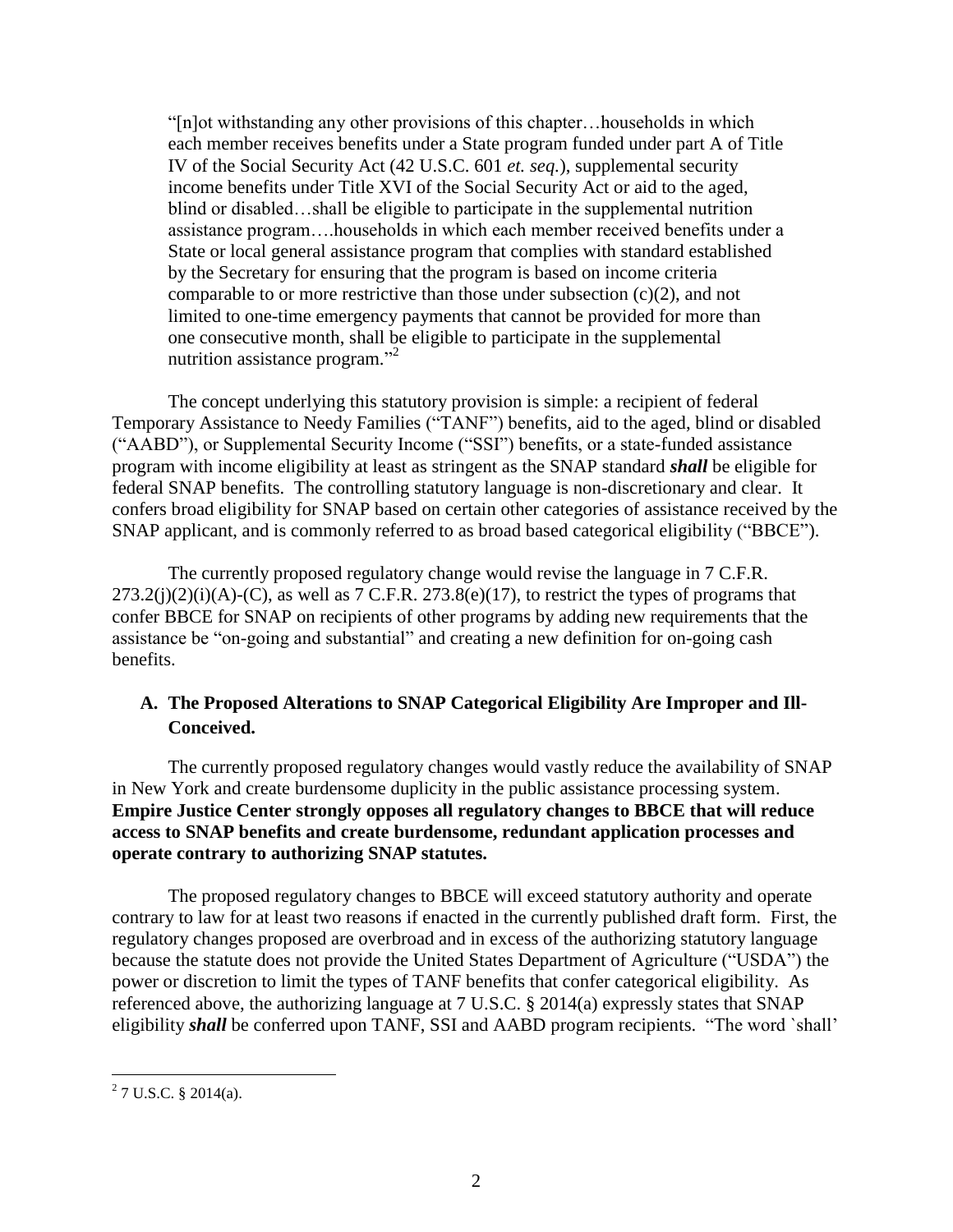is ordinarily 'the language of command.'"<sup>3</sup> The statute uses directive, not discretionary language to describe the eligibility status conferred for SNAP purposes on TANF, SSI and AABD recipients. This is a noticeable difference from the subsequent sentence in the statutory provision related to categorical eligibility on the basis of receipt of state-funded general assistance, where the express statutory provisions identify parameters for eligibility in both income level and other statutory sections. There is no authority for USDA to determine that only some of the TANF beneficiaries are SNAP eligible; thus, the proposed regulation would limit SNAP in a manner not authorized by statutory language.

Second, the proposed regulatory changes are overbroad and in excess of the authorizing statutory language because the impact of the regulation runs counter to the goals of the SNAP program set forth in statute. "It is declared to be the policy of Congress, in order to promote the general welfare, to safeguard the health and well-being of the Nation's population by raising levels of nutrition among low-income households….to alleviate such hunger and malnutrition, a supplemental nutrition assistance program is herein authorized which will permit low-income households to obtain a more nutritious diet through normal channels of trade by increasing food purchasing power for all eligible households who apply for participation."<sup>4</sup> However, by its own statement, the proposed regulatory changes are designed to "create a clearer and more consistent nationwide policy regarding the cash and non-cash TANF benefits that confer categorical eligibility."<sup>5</sup> *This is not the purpose of SNAP.*

Data indicate that the impact of these proposed regulatory changes would force 112,646 households off of SNAP in New York, including more than 41,000 low-income working poor households and nearly 49,000 households with elderly household members.<sup>6</sup> New York has expanded eligibility for working families with earned income up to 150% of the federal poverty level and up to 200% of the federal poverty level for households with dependent care costs and households with elderly or disabled household members.<sup>7</sup> These eligibility levels are entirely necessary in light of the extremely high housing cost burden in New York that strips low-income households of food purchasing power well beyond the point where SNAP's general gross income eligibility criteria lies.<sup>8</sup> At an annual cost of \$15,394, quality child care is unaffordable for 90%

<sup>3</sup> *Alabama v. Bozeman*, 533 U.S. 146, 153 (2001) *quoting Anderson v. Yungkau*, 329 U.S. 482, 485 (1947) (*quoting Escoe v. Zerbst*, 295 U.S. 490, 493 (1935)). 4 7 U.S.C. § 2011.

<sup>&</sup>lt;sup>5</sup> Federal Register, Vol. 84, No. 142, FNS-2018-0037, 35572 (July 24, 2019).

<sup>6</sup> Estimated number derived from Fiscal Year 2016 SNAP Quality Control Sample data modeling prepared by Mathematica. Available online at [https://www.mathematica.org/dataviz/impact-of-bbce-proposal-on-snap](https://www.mathematica.org/dataviz/impact-of-bbce-proposal-on-snap-caseloads)[caseloads.](https://www.mathematica.org/dataviz/impact-of-bbce-proposal-on-snap-caseloads)

<sup>&</sup>lt;sup>7</sup> Expansion of Categorical Eligibility for Supplemental Nutrition Assistance Program (SNAP) Households with Earned Income , 16-ADM-06 (June 10, 2016), available online at

<http://otda.ny.gov/policy/directives/2016/ADM/16-ADM-06.pdf> ; Expansion of Categorical Eligibility for Food Stamps for Households with Out-of-pocket Dependent Care Expenses, 09-ADM-06 (March 25, 2009), available online at [http://otda.ny.gov/policy/directives/2009/ADM/09-ADM-06.pdf;](http://otda.ny.gov/policy/directives/2009/ADM/09-ADM-06.pdf) Categorical Eligibility for Food Stamps, 07-ADM-09 (December 14, 2007), available online at [http://otda.ny.gov/policy/directives/2007/ADM/07-ADM-](http://otda.ny.gov/policy/directives/2007/ADM/07-ADM-09.pdf)[09.pdf.](http://otda.ny.gov/policy/directives/2007/ADM/07-ADM-09.pdf)

 $\overline{8}$  A recent report of the New York State Comptroller's Office found that 2.8 million of New York's 7.3 million households, or approximately 38.4%, were in housing that exceeded the general standard for affordability. Additionally, nearly half of those households, or 1.4 million, were severely burdened by high housing costs. Housing Affordability in New York State, Office of the New York State Comptroller, June 2019, at 1, available online at [https://www.osc.state.ny.us/reports/housing/affordable-housing-2019.pdf.](https://www.osc.state.ny.us/reports/housing/affordable-housing-2019.pdf)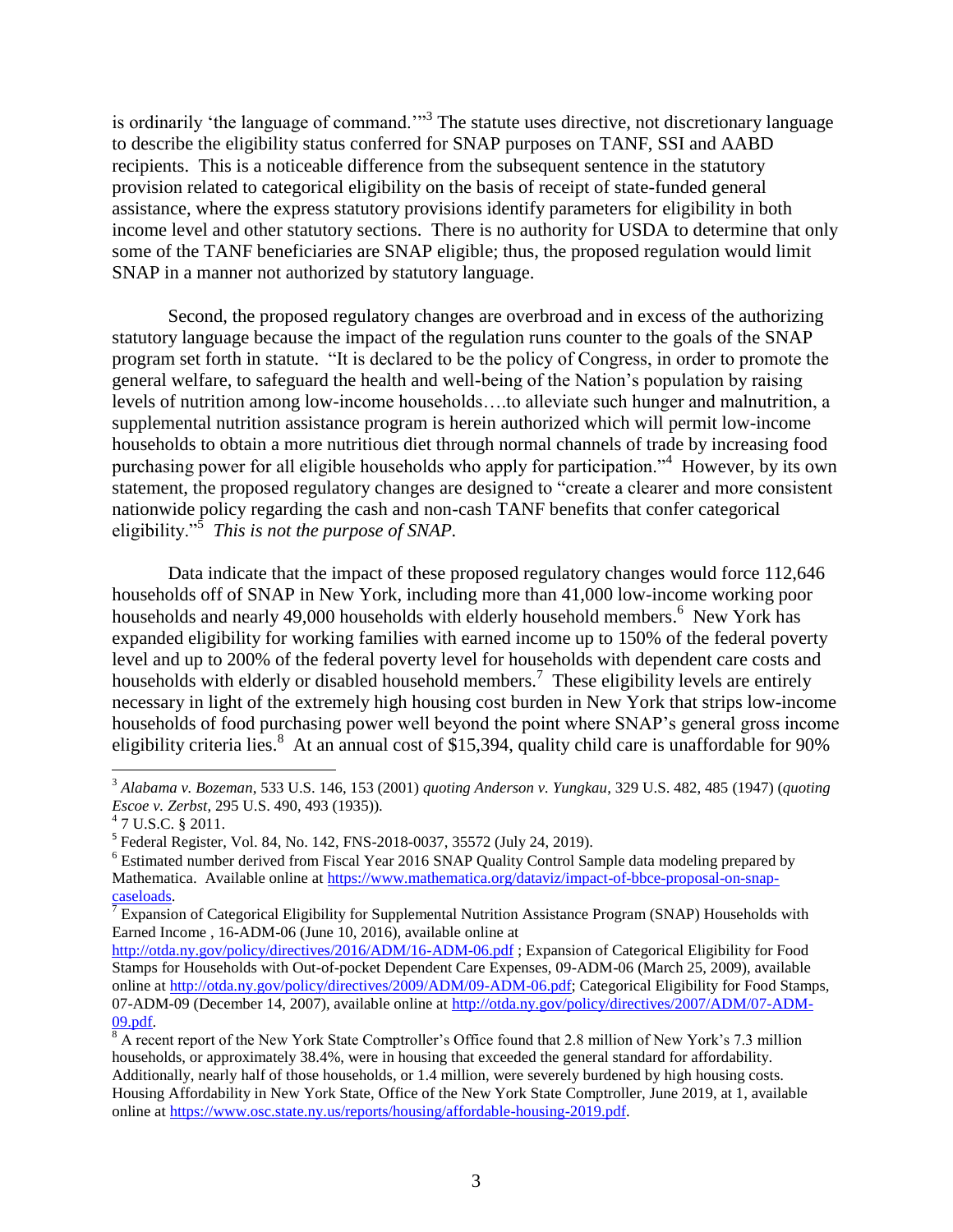of New York families.<sup>9</sup> New York State ranks  $6<sup>th</sup>$  out of all 50 states for the most expensive infant care.<sup>10</sup> Working families with child care costs and seniors on fixed incomes should not be forced to choose between paying for housing and a decent meal. This is contrary to the intent of SNAP. There is no basis for limiting the TANF-funded benefits that confer categorical eligibility. The purpose of SNAP is to ensure households have the ability to purchase needed food; BBCE supports SNAP's purpose and does not run afoul of the language in the authorizing statute.

Additionally, the proposed changes will create vast inefficiency and potentially disrupt state efforts to administer its own benefit programs. The commentary generated with the proposed regulatory language in the Federal Register expressly states that BBCE based on receipt of non-cash TANF benefits generates administrative efficiencies.<sup>11</sup> Yet, there is an express effort to de-couple administrative efficiencies and force the workers determining benefit eligibility into redundant verification and documentation. To receive SNAP, all households, including those eligible under BBCE, must apply, be interviewed, and document that their monthly income and expenses, such as high housing and child care costs, even when they are applying for another benefit, contrary to the assertion that that states are approving households for SNAP under BBCE without checking their incomes or assessing their need for food assistance.<sup>12</sup> In New York, where nearly 1.5 million SNAP recipients<sup>13</sup> rely on benefits issued by a legacy computer system with individually coded cases entered by tens of thousands of workers without centralized training or supervision, a significant increase in the workload to process SNAP applications and recertifications because of added administrative burden has the potential to hinder and even devastate the workflow at the county departments of social services with regard to both SNAP and other public assistance programs handled by the same workers.

## **B. The Civil Rights and Regulatory Impact Analyses Are Grossly Inadequate.**

Empire Justice Center further opposes the regulatory changes to BBCE as proposed in light of the inadequacy of both the regulatory impact analysis and civil rights impact analysis accompanying the proposed rulemaking. The regulatory impact analysis is inadequate for failing to address significant problems the proposed elimination of BBCE would create. Specifically, the impact analysis does not properly address impact on the federal school breakfast and lunch programs.

USDA concedes that "The proposed rule may also negatively impact food security and reduce the savings rates among those individuals who do not meet the income and resource eligibility requirements for SNAP or the substantial and ongoing requirements for expanded

<sup>&</sup>lt;sup>9</sup> Child care costs in the United States, Economic Policy Institute. [https://www.epi.org/child-care-costs-in-the](https://www.epi.org/child-care-costs-in-the-united-states/#/NY)[united-states/#/NY](https://www.epi.org/child-care-costs-in-the-united-states/#/NY) (accessed 9/18/19).

<sup>&</sup>lt;sup>10</sup> *Child care costs in the United States, Economic Policy Institute. [https://www.epi.org/child-care-costs-in-the](https://www.epi.org/child-care-costs-in-the-united-states/#/NY)*[united-states/#/NY](https://www.epi.org/child-care-costs-in-the-united-states/#/NY) (accessed 9/18/19).

<sup>&</sup>lt;sup>11</sup> Federal Register, Vol. 84, No. 142, FNS-2018-0037, 35572 (July 24, 2019).

<sup>12</sup> *Id.* at 35577.

<sup>&</sup>lt;sup>13</sup> This is a numerical estimate based on monthly caseload data from the New York State Office of Temporary and Disability Assistance in June 2019. Available online at [http://otda.ny.gov/resources/caseload/2019/2019-06](http://otda.ny.gov/resources/caseload/2019/2019-06-stats.pdf) [stats.pdf,](http://otda.ny.gov/resources/caseload/2019/2019-06-stats.pdf) Table 16.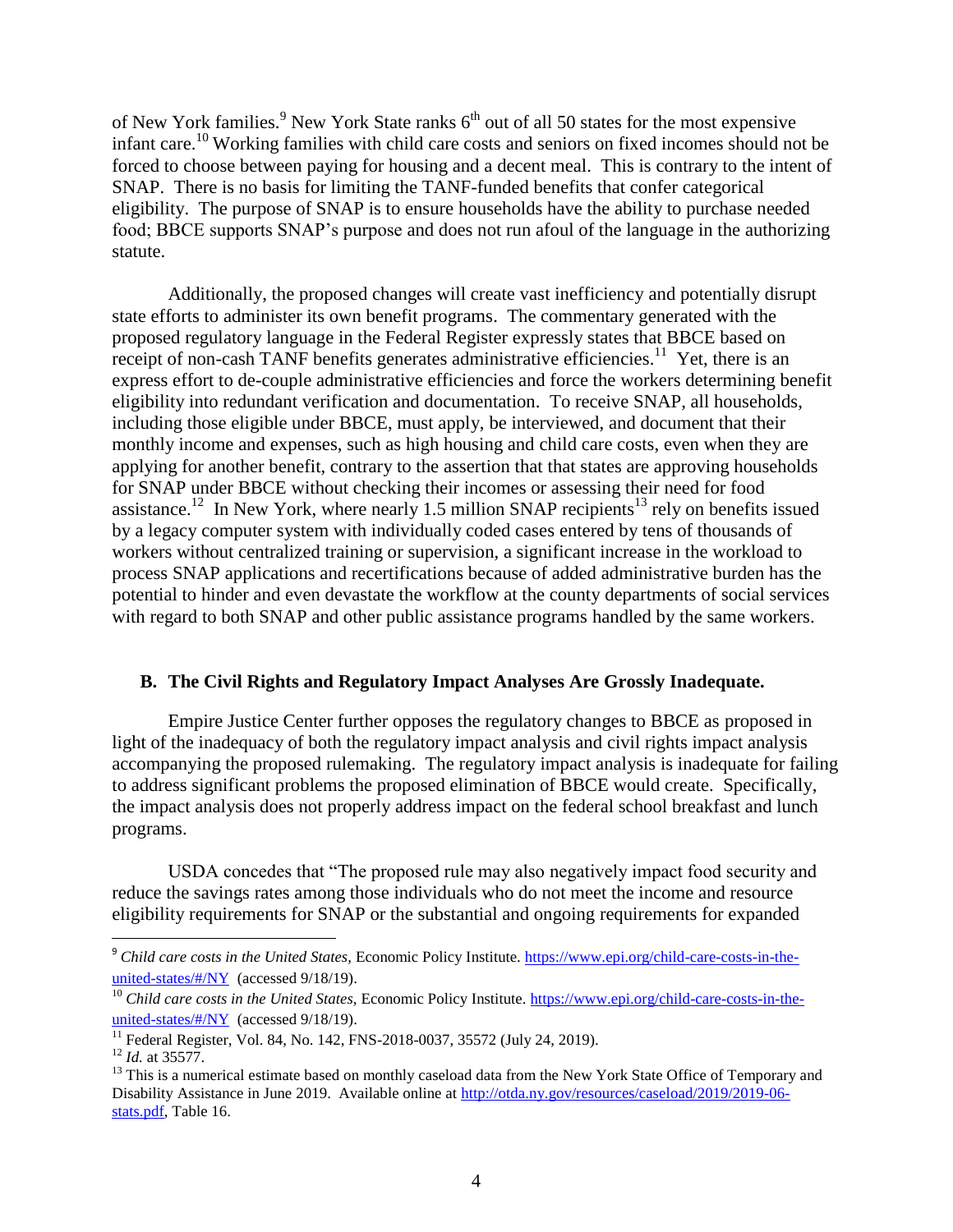categorical eligibility."<sup>14</sup> Yet the proposed rule failed to include the rule's impact on the School Breakfast Program and National School Lunch Program in its Regulatory Impact Analysis.

Because students whose households participate in SNAP are directly certified to receive free school meals, direct certification helps to ensure that children who need free school meals are certified to receive them,<sup>15</sup> and it reduces administrative work for school districts in New York and across the country. USDA's own Food and Nutrition Service anticipated that, if changed, the rule would jeopardize automatic access to free school meals for more than 500,000 students nationwide,<sup>16</sup> although this information was excluded from the regulatory impact analysis. In New York, we anticipate this could impact approximately 40,000 children.<sup>17</sup>

Furthermore, the proposed rule also could harm the ability of high-needs schools to offer free breakfast and lunch to all students based on community eligibility. Community eligibility uses the number of children directly certified for free school meals, primarily due to participation in SNAP, to determine if a school is eligible to implement the provision and to set the federal funding for school breakfast and lunch that a school will receive. <sup>18</sup> Community eligibility's reliance on SNAP direct certification means that some high-needs schools may no longer be eligible or may not find it financially viable to adopt community eligibility. The Regulatory Impact Analysis of the proposed rule failed to determine the impact of the proposed rule on community eligibility in the breakfast and lunch programs.

Moreover, Empire Justice finds the civil rights impact analysis inadequate for failing to address how demographic disparities in assets and resources will create disproportionate impact among certain communities because of the proposed changes. The proposed restriction of BBCE among the states will disproportionately impact people of color. Data compiled by the National Center for Education Statistics finds that high poverty schools who would generally meet the community eligibility standard for free lunches and school breakfast disproportionately serve students of color: 45% of black and Hispanic identified students attend high poverty schools, while only 8% of white students do based on data from 2012-13, even though in lower income white and Asian students significantly outnumber black and Hispanic students in low poverty schools.<sup>19</sup> Older demographic data indicates that the percentage of black and Hispanic students in the New York City public school who receive free or reduced cost lunches is more than double that of white and Asian students. $20$ 

<sup>&</sup>lt;sup>14</sup> Federal Register, Vol. 84, No. 142, FNS-2018-0037, 35575 (July 24, 2019).

<sup>15</sup> *See generally* 7 C.F.R. §§245 *et. seq.*

<sup>&</sup>lt;sup>16</sup> See Chairman Scott to Secretary Perdue: Release Internal Estimates Showing Impact of Proposed SNAP Changes on Free School Meals, Press Release of Congressman Bobby Scott (July 29, 2019), available online at [https://bobbyscott.house.gov/media-center/press-releases/chairman-scott-to-secretary-perdue-release-internal](https://bobbyscott.house.gov/media-center/press-releases/chairman-scott-to-secretary-perdue-release-internal-estimates-showing)[estimates-showing.](https://bobbyscott.house.gov/media-center/press-releases/chairman-scott-to-secretary-perdue-release-internal-estimates-showing) 

<sup>&</sup>lt;sup>17</sup> Estimated number derived from Fiscal Year 2016 SNAP Quality Control Sample data modeling prepared by Mathematica. Available online at [https://www.mathematica.org/dataviz/impact-of-bbce-proposal-on-snap](https://www.mathematica.org/dataviz/impact-of-bbce-proposal-on-snap-caseloads)[caseloads.](https://www.mathematica.org/dataviz/impact-of-bbce-proposal-on-snap-caseloads)

<sup>18</sup> *See* 7 C.F.R. § 245.9(f).

<sup>&</sup>lt;sup>19</sup> Snyder, Tom and Lauren Musu-Gillette, *Free or Reduced Price Lunch: A Proxy for Poverty?* (April 16, 2015), available online at [https://nces.ed.gov/blogs/nces/post/free-or-reduced-price-lunch-a-proxy-for-poverty.](https://nces.ed.gov/blogs/nces/post/free-or-reduced-price-lunch-a-proxy-for-poverty) 

<sup>&</sup>lt;sup>20</sup> Free and reduced priced lunch eligibility and racial/ethnic composition as a percentage of school district membership for school year 2003-04 available online at

[https://nces.ed.gov/pubs2006/100\\_largest/tables/table\\_a9.asp.](https://nces.ed.gov/pubs2006/100_largest/tables/table_a9.asp)